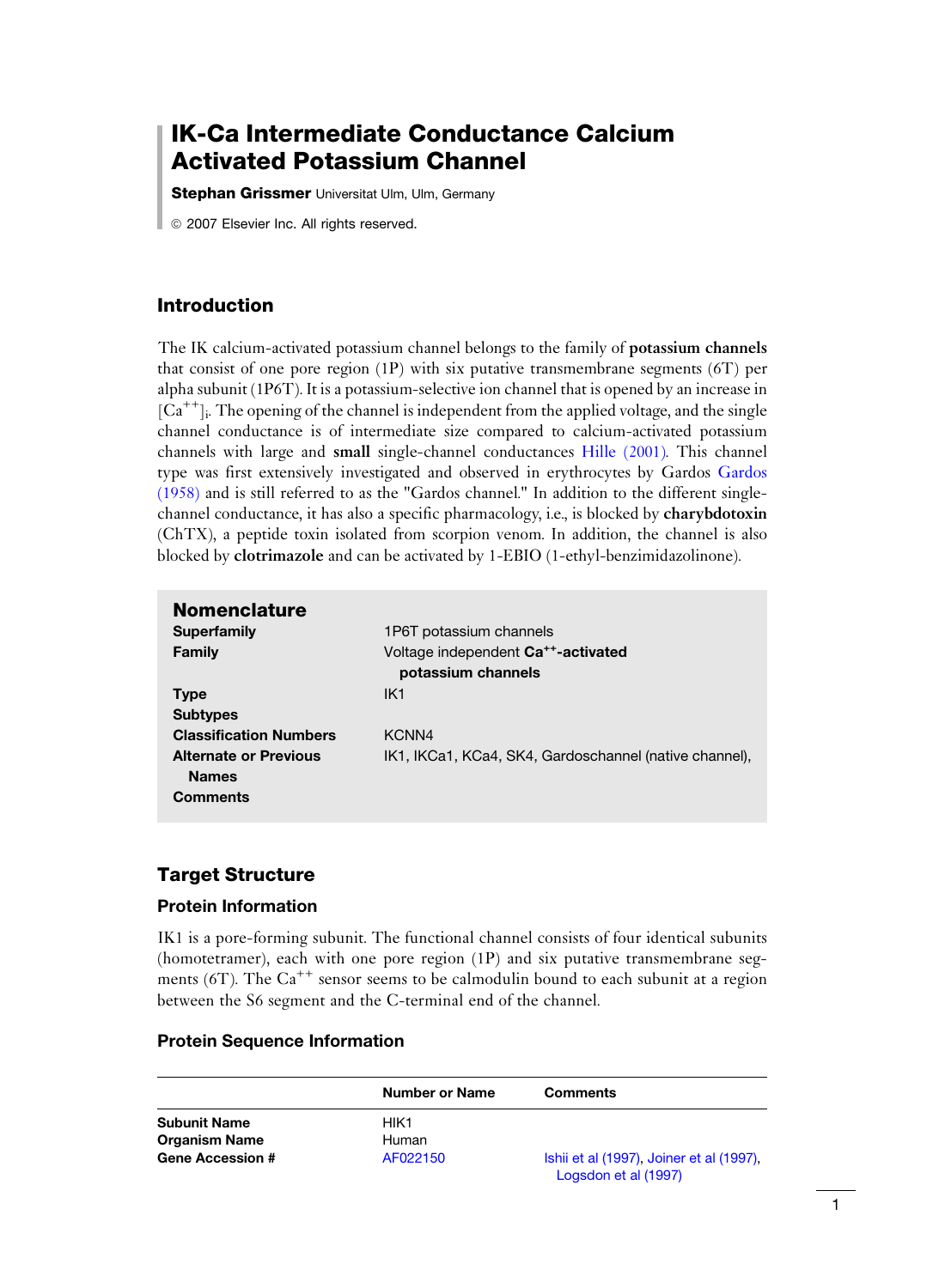| O <sub>15554</sub> |                                                                                                                                                                                                                                                                                                                                |
|--------------------|--------------------------------------------------------------------------------------------------------------------------------------------------------------------------------------------------------------------------------------------------------------------------------------------------------------------------------|
| 427                |                                                                                                                                                                                                                                                                                                                                |
|                    | hIK1 contains three consensus sites<br>for N-glycosilation, one consensus<br>site for phosphorylation by PKA,<br>four consensus sites for<br>phosphorylation by PKC, two<br>consensus sites for<br>phosphorylation by Casein kinase<br>II, nine consensus sites for N-<br>myristoylation, and three leucine<br>zipper patterns |
| 19q13.13-19q13.2   |                                                                                                                                                                                                                                                                                                                                |
|                    |                                                                                                                                                                                                                                                                                                                                |

|                                                                        | <b>Number or Name</b>     | <b>Comments</b>                                                                                                                                                                                                                                                                                                                                                                              |
|------------------------------------------------------------------------|---------------------------|----------------------------------------------------------------------------------------------------------------------------------------------------------------------------------------------------------------------------------------------------------------------------------------------------------------------------------------------------------------------------------------------|
| <b>Subunit Name</b><br><b>Organism Name</b><br><b>Gene Accession #</b> | mIK1<br>Mouse<br>AF042487 | Vandorpe et al. Vandorpe et al (1998)                                                                                                                                                                                                                                                                                                                                                        |
| <b>SwissProt Accession #</b><br># of Amino Acid Residues               | O89109<br>425             |                                                                                                                                                                                                                                                                                                                                                                                              |
| <b>Protein Sequence Motifs</b>                                         |                           | mIK1 contains two consensus sites<br>for N-glycosilation, one consensus<br>site for phosphorylation by PKA,<br>five consensus sites for<br>phosphorylation by PKC, two<br>consensus sites for<br>phosphorylation by Casein kinase<br>II, one consensus sites for<br>phosphorylation by tyrosine<br>kinase, seven consensus sites for<br>N-myristoylation, and two leucine<br>zipper patterns |
| <b>Chromosomal Localization</b>                                        |                           |                                                                                                                                                                                                                                                                                                                                                                                              |

|                                                                        | <b>Number or Name</b>   | Comments                                                                                                                                                                                                                                                                                                                                                                                   |
|------------------------------------------------------------------------|-------------------------|--------------------------------------------------------------------------------------------------------------------------------------------------------------------------------------------------------------------------------------------------------------------------------------------------------------------------------------------------------------------------------------------|
| <b>Subunit Name</b><br><b>Organism Name</b><br><b>Gene Accession #</b> | rlK1<br>Rat<br>AJ133438 | Warth et al. Warth et al (1999)                                                                                                                                                                                                                                                                                                                                                            |
| <b>SwissProt Accession #</b><br># of Amino Acid Residues               | Q9QYW1<br>425           |                                                                                                                                                                                                                                                                                                                                                                                            |
| <b>Protein Sequence Motifs</b>                                         |                         | rlK1 contains two consensus sites<br>for N-glycosilation, one consensus<br>site for phosphorylation by PKA,<br>four consensus sites for<br>phosphorylation by PKC, two<br>consensus sites for<br>phosphorylation by Casein kinase<br>II, one consensus site for<br>phosphorylation by tyrosine<br>kinase, six consensus sites for N-<br>myristoylation, and two leucine<br>zipper patterns |
| <b>Chromosomal Localization</b>                                        |                         |                                                                                                                                                                                                                                                                                                                                                                                            |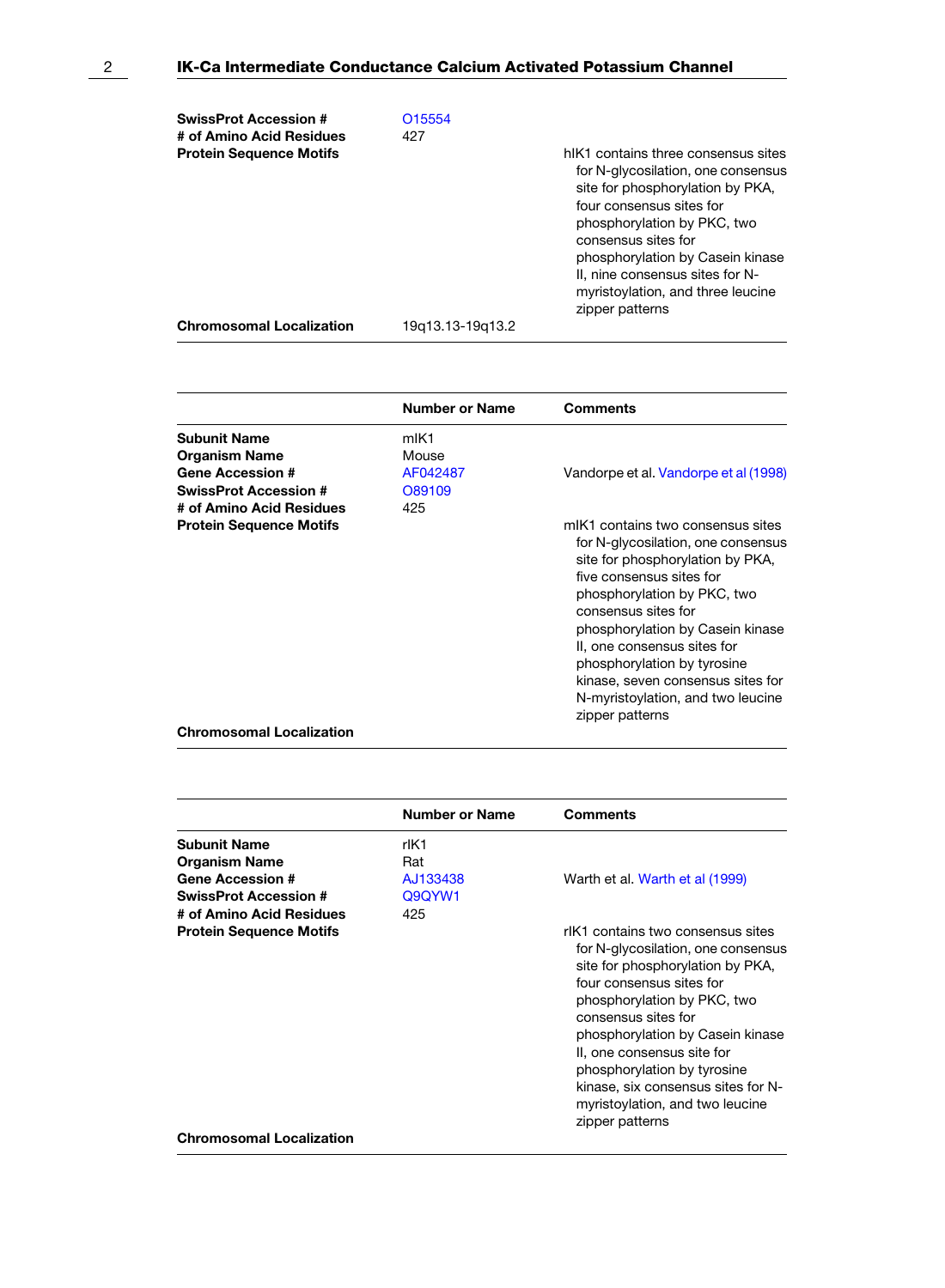#### Localization

### Protein

Erythrocytes [Gardos \(1958\)](#page-7-0), activated T lymphocytes [Grissmer et al \(1993\)](#page-7-0), [Logsdon et al](#page-7-0) [\(1997\),](#page-7-0) some endothelial and epithelial cells [Jensen et al \(1998\)](#page-7-0)

### mRNA

Colon  $(+)$ , prostate  $(+)$ , stomach  $(++)$ , fetal liver  $(+)$ , salivary gland  $(++++)$ , mammary gland (+), kidney (++), liver (+), small intestine (+), spleen (+), thymus (++), lymph node  $(+)$ , bone marrow  $(++)$ ,  $\lim_{x \to 0} (++)$ , trachea  $(++)$ , placenta  $(++)$ ; not found in brain; all data from Jensen et al. [Jensen et al \(1998\)](#page-7-0)

#### Ligands, Substrates, Ions

#### Ligands

Ca++, calmodulin

#### **Substrates**

| <b>Name</b> | Km value | <b>Km</b> units | Reference             | Remarks |
|-------------|----------|-----------------|-----------------------|---------|
| $Ca++$      | ~100     | nМ              | Grissmer et al (1993) |         |
| Calmodulin  |          |                 | Fanger et al (1999)   |         |

#### Ions

|                           | Value | Units | Reference    | <b>Remarks</b>                                                                           |
|---------------------------|-------|-------|--------------|------------------------------------------------------------------------------------------|
| Potassium                 |       |       |              |                                                                                          |
| Conductance               | 20-80 | pS    | Hille (2001) | The higher conductance is<br>measured with elevated external<br>potassium concentrations |
| <b>Voltage Dependence</b> | None  |       |              |                                                                                          |

### Effectors, Products

Establishing a link between  $Ca^{++}$ -based second messenger systems and the membrane potential of cells.

### Endogenous Regulation

#### Developmental Expression

Low level of functional expression in resting T lymphocytes and upregulation of functional channels in response to antigens and mitogens [Grissmer et al \(1993\)](#page-7-0)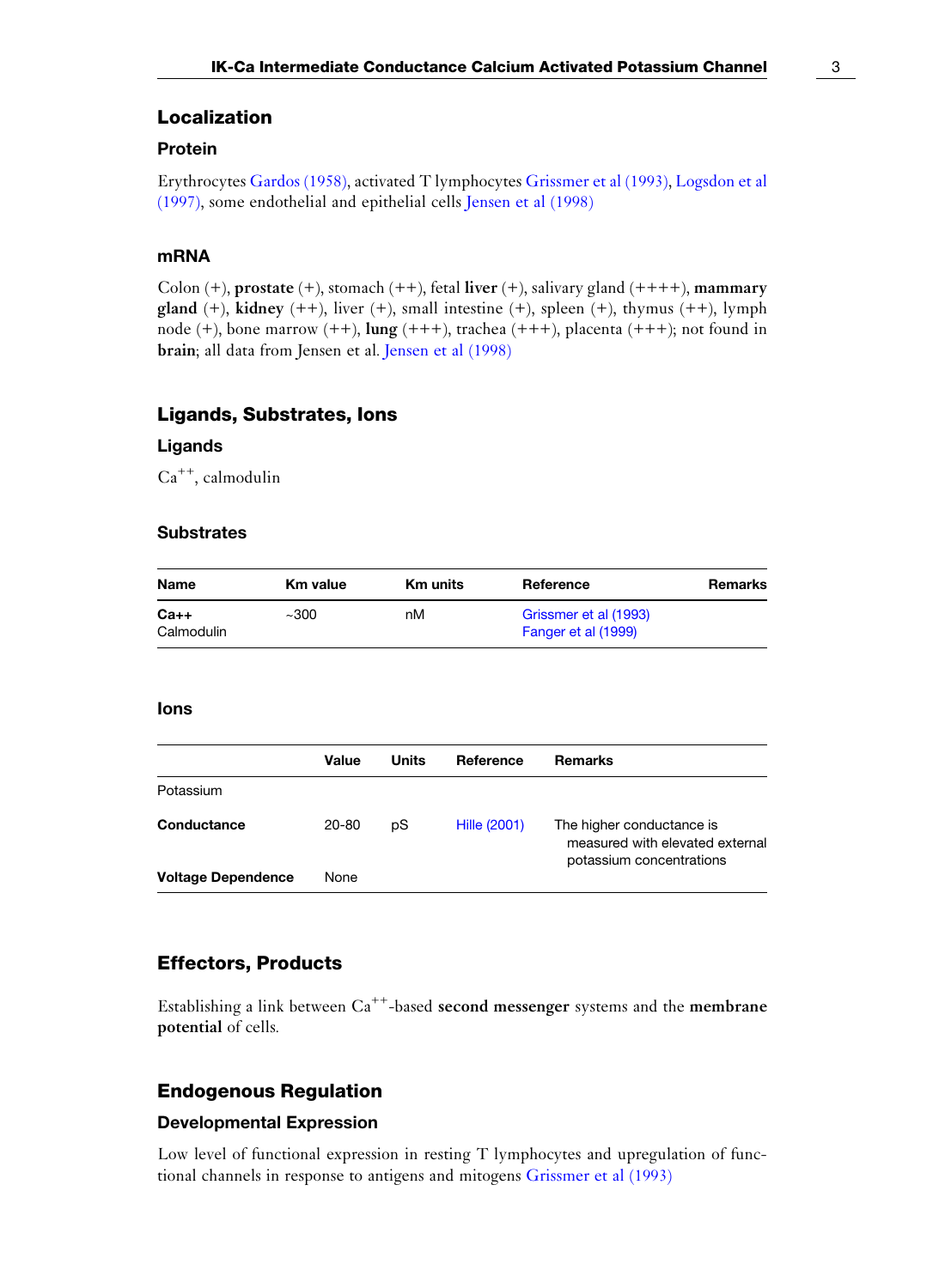#### Protein Partners

Calmodulin

#### Pharmacological Regulation

Selective peptide blocker is Maurotoxin [Castle et al \(2001\)](#page-7-0), and nonspecific peptide blocker is charybdotoxin [Hille \(2001\)](#page-8-0). Highly selective nonpeptide blockers are clotrimazole [Alvarez et al \(1992\)](#page-7-0) and TRAM-34 [Wulff et al \(2000\),](#page-8-0) a clotrimazole derivative. Nonselective, more unspecific blockers are nitrendipine, nifedipine, verapamil, diltiazem, cetiedil, micanozole, ecanozole, and tetraethylammonium. Openers are 1-ethylbenzimidazolinone (1-EBIO) [Devor et al \(1996\)](#page-7-0) and 5,6 dichloro-1-ethyl-benzimidazolinone (DC-EBIO); EBIO activates also SK channels but not BK channels. Other less potent openers are chlorzoxazone and zoxazoloamine [Singh et al \(2000\)](#page-7-0)

#### Agonist / Activator / Substrate

|        |               |    | Value Units Organism Tissue Type | Organ | Cell Line/     | Reference                     | <b>Comments</b>                                                                                                                                      |
|--------|---------------|----|----------------------------------|-------|----------------|-------------------------------|------------------------------------------------------------------------------------------------------------------------------------------------------|
|        | Agent: 1-EBIO |    |                                  |       |                |                               |                                                                                                                                                      |
| Ki: 74 |               | цM | Human<br>KCNN4                   |       | <b>HEK-293</b> | <b>Jensen</b><br>et al (1998) | 1-EBIO activates directly the<br>channel and requires the<br>presence of intracellular Ca <sup>++</sup><br>method: electrophysiology<br>(whole cell) |

#### Agonist / Activator / Substrate

|     | Value         | Units | Organism | <b>Organ Tissue</b>                            | Cell Line/<br><b>Type</b> | Reference             | <b>Comments</b>                          |
|-----|---------------|-------|----------|------------------------------------------------|---------------------------|-----------------------|------------------------------------------|
|     | Agent: 1-EBIO |       |          |                                                |                           |                       |                                          |
| Ki: | 210           | шM    | Human    | Colon carninoma;<br>endogeneously<br>expressed | T84                       | Singh et al<br>(2001) | method used:<br>short-circuit<br>current |

#### Agonist / Activator / Substrate

|                          |    |                | Value Units Organism Organ Tissue Cell Line/Type Reference Comments |                       |                                                               |
|--------------------------|----|----------------|---------------------------------------------------------------------|-----------------------|---------------------------------------------------------------|
| Agent: 1-EBIO<br>Ki: 210 | цM | Human<br>KCNN4 | <b>HEK-293</b>                                                      | Singh et al<br>(2001) | methods used:<br>Rb uptake and<br>single-channel<br>recording |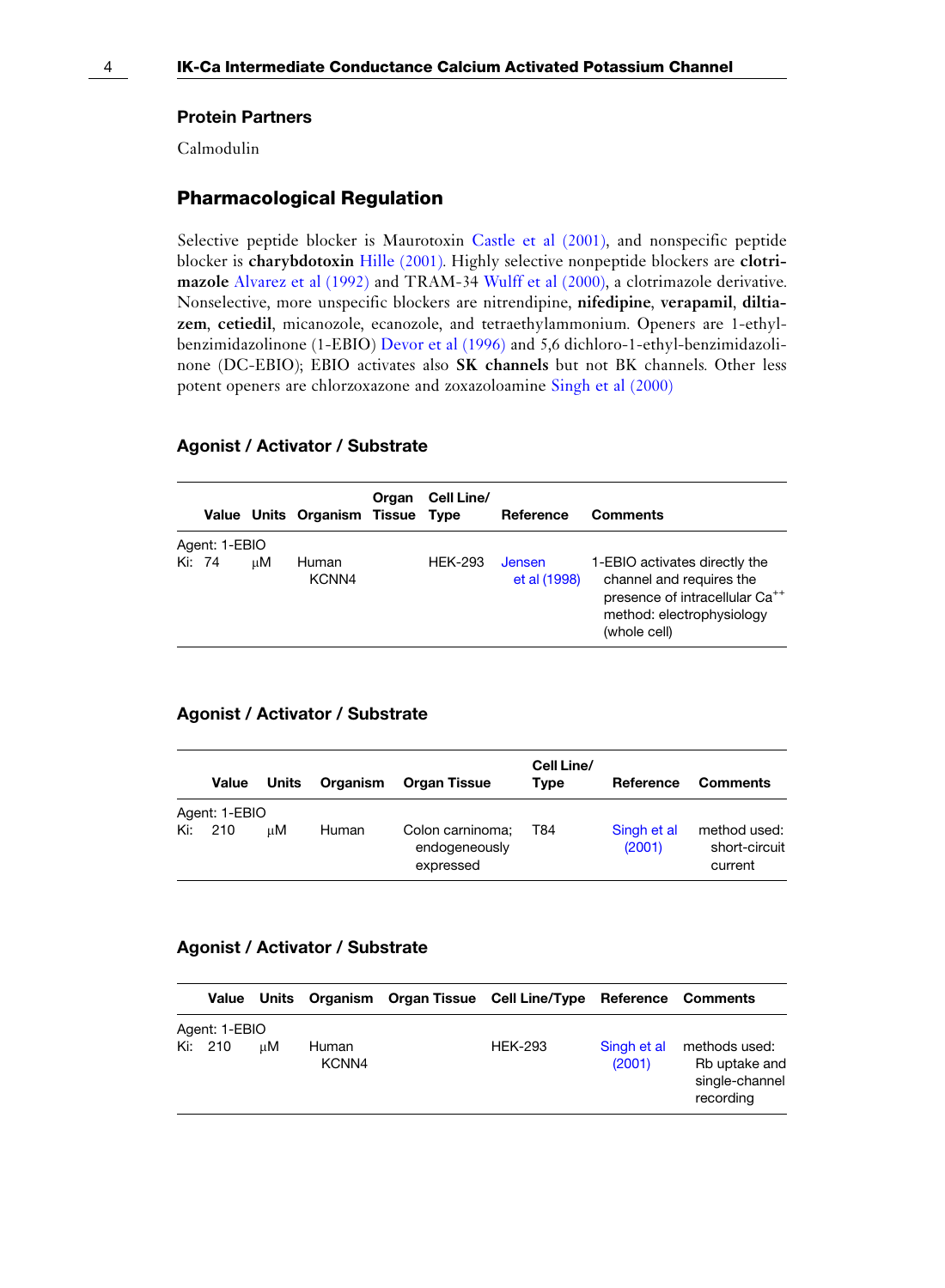|     |                        |    |       | Value Units Organism Organ Tissue                  | <b>Cell Line/Type Reference Comments</b> |                       |                                          |
|-----|------------------------|----|-------|----------------------------------------------------|------------------------------------------|-----------------------|------------------------------------------|
| Ki: | Agent: DC-EBIO<br>- 19 | uМ | Human | Colon carninoma; T84<br>endogeneously<br>expressed |                                          | Singh et al<br>(2001) | method used:<br>short-circuit<br>current |

### Agonist / Activator / Substrate

## Agonist / Activator / Substrate

|     | Value                | Units | Organism       | <b>Organ Tissue</b> | Cell Line/<br><b>Type</b> | Reference             | Comments                                                    |
|-----|----------------------|-------|----------------|---------------------|---------------------------|-----------------------|-------------------------------------------------------------|
| Ki: | Agent: DC-EBIO<br>19 | uМ    | Human<br>KCNN4 |                     | <b>HEK-293</b>            | Singh et al<br>(2001) | methods used: Rb<br>uptake and single-<br>channel recording |

## Agonist / Activator / Substrate

|                             |       | Value Units Organism Organ Tissue              | Cell Line/<br>Type |                       | Reference Comments                                                                 |
|-----------------------------|-------|------------------------------------------------|--------------------|-----------------------|------------------------------------------------------------------------------------|
| Agent: Chlorzoxazone<br>Ki: | Human | Colon carninoma;<br>endogeneously<br>expressed | T84                | Singh et al<br>(2000) | method used: short-<br>circuit current, Rb<br>uptake, single-<br>channel recording |

## Agonist / Activator / Substrate

|                             |       | Value Units Organism Organ Tissue              | Cell Line/<br>Type |                       | Reference Comments                                                                 |
|-----------------------------|-------|------------------------------------------------|--------------------|-----------------------|------------------------------------------------------------------------------------|
| Agent: Zoxazoloamine<br>Ki: | Human | Colon carninoma;<br>endogeneously<br>expressed | T84                | Singh et al<br>(2000) | method used: short-<br>circuit current, Rb<br>uptake, single-<br>channel recording |

## Antagonist / Inhibitor

|       | Value                | Units | Organism       | Organ<br><b>Tissue</b> | Cell Line/<br>Tvpe | Reference                 | <b>Comments</b>                                   |
|-------|----------------------|-------|----------------|------------------------|--------------------|---------------------------|---------------------------------------------------|
|       | Agent: Charybdotoxin |       |                |                        |                    |                           |                                                   |
| IC50: | 10                   | пM    | Human<br>KCNN4 |                        | <b>HEK-293</b>     | Jensen<br>et al<br>(2001) | method used:<br>electrophysiology<br>(whole cell) |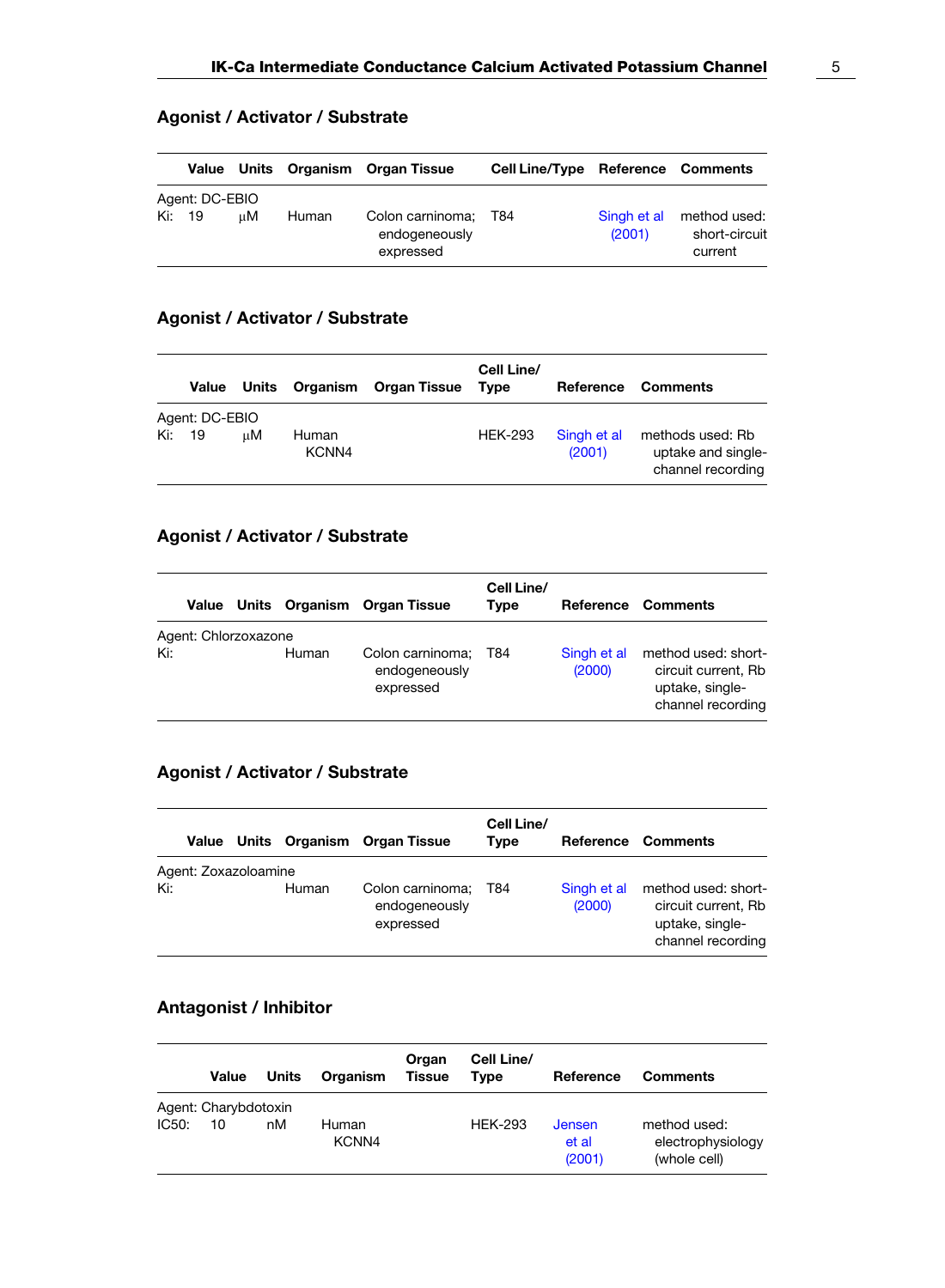## Antagonist / Inhibitor

|       | Value             | Units | Organism       | Organ<br><b>Tissue</b> | Cell Line/<br>Type | Reference              | <b>Comments</b>                                    |
|-------|-------------------|-------|----------------|------------------------|--------------------|------------------------|----------------------------------------------------|
|       | Agent: Maurotoxin |       |                |                        |                    |                        |                                                    |
| IC50: |                   | nM    | Human<br>KCNN4 |                        | CHO                | Castle<br>et al (2001) | method used:<br>electrophysiology<br>and Rb efflux |

## Antagonist / Inhibitor

|       | Value                      | Units | Organism       | Organ<br><b>Tissue</b> | Cell Line/<br>Tvpe | Reference              | <b>Comments</b>                                   |
|-------|----------------------------|-------|----------------|------------------------|--------------------|------------------------|---------------------------------------------------|
|       | Agent: Stichodactyla toxin |       |                |                        |                    |                        |                                                   |
| IC50: | 291                        | nM    | Human<br>KCNN4 |                        | <b>HEK-293</b>     | Jensen et al<br>(1998) | method used:<br>electrophysiology<br>(whole cell) |

## Antagonist / Inhibitor

|       | Value                    | Units | Organism       | Organ<br>Tissue | Cell Line/<br>Tvpe | Reference                     | <b>Comments</b>                                   |
|-------|--------------------------|-------|----------------|-----------------|--------------------|-------------------------------|---------------------------------------------------|
| IC50: | Agent: Margatoxin<br>459 | nM    | Human<br>KCNN4 |                 | <b>HEK-293</b>     | <b>Jensen</b><br>et al (1998) | method used:<br>electrophysiology<br>(whole cell) |

## Antagonist / Inhibitor

|       | Value               | Units | Organism       | Organ<br><b>Tissue</b> | Cell Line/<br>Type | Reference             | <b>Comments</b>                                   |
|-------|---------------------|-------|----------------|------------------------|--------------------|-----------------------|---------------------------------------------------|
|       | Agent: Clotrimazole |       |                |                        |                    |                       |                                                   |
| IC50: | 70                  | nM    | Human<br>KCNN4 |                        | COS-7              | Wulff et al<br>(2000) | method used:<br>electrophysiology<br>(whole cell) |

## Antagonist / Inhibitor

|       | Value                    | Units | Organism       | Organ<br><b>Tissue</b> | Cell Line/<br>Tvpe | Reference              | <b>Comments</b>                                   |
|-------|--------------------------|-------|----------------|------------------------|--------------------|------------------------|---------------------------------------------------|
| IC50: | Agent: Miconazole<br>790 | nM    | Human<br>KCNN4 |                        | <b>HFK-293</b>     | Jensen et al<br>(1998) | method used:<br>electrophysiology<br>(whole cell) |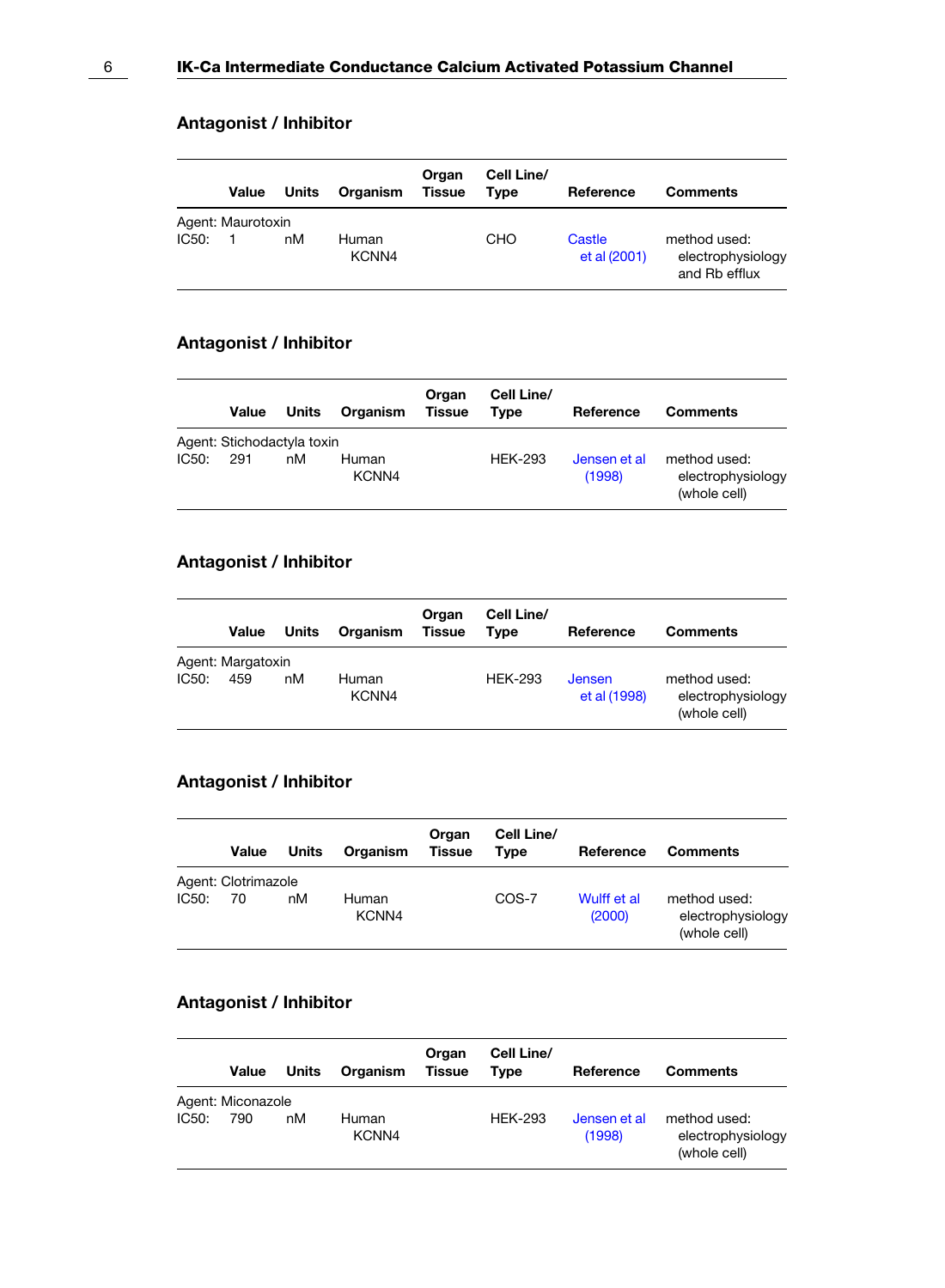## Antagonist / Inhibitor

|       | Value                | Units | Organism       | Organ<br>Tissue | Cell Line/<br>Type | Reference             | <b>Comments</b>                                   |
|-------|----------------------|-------|----------------|-----------------|--------------------|-----------------------|---------------------------------------------------|
| IC50: | Agent: TRAM 34<br>20 | nM    | Human<br>KCNN4 |                 | COS-7              | Wulff et al<br>(2000) | method used:<br>electrophysiology<br>(whole cell) |

## Antagonist / Inhibitor

|       | Value               | Units | Organism       | Organ<br>Tissue | Cell Line/<br>Type | Reference              | <b>Comments</b>                                   |
|-------|---------------------|-------|----------------|-----------------|--------------------|------------------------|---------------------------------------------------|
|       | Agent: Nitrendipine |       |                |                 |                    |                        |                                                   |
| IC50: | 27                  | nM    | human<br>KCNN4 |                 | <b>HEK-293</b>     | Jensen et al<br>(1998) | method used:<br>electrophysiology<br>(whole cell) |

## Antagonist / Inhibitor

|       | Value             | Units | Organism       | Organ<br><b>Tissue</b> | Cell Line/<br>Type | Reference             | <b>Comments</b>                                   |
|-------|-------------------|-------|----------------|------------------------|--------------------|-----------------------|---------------------------------------------------|
|       | Agent: Nimodipine |       |                |                        |                    |                       |                                                   |
| IC50: |                   | uМ    | Human<br>KCNN4 |                        | COS-7              | Wulff et al<br>(2000) | method used:<br>electrophysiology<br>(whole cell) |

## Antagonist / Inhibitor

|                  |                   |    | Value Units Organism Tissue | Organ                                    | Cell Line/<br>Type | Reference              | <b>Comments</b>                                                                                                                                                            |
|------------------|-------------------|----|-----------------------------|------------------------------------------|--------------------|------------------------|----------------------------------------------------------------------------------------------------------------------------------------------------------------------------|
| Kd:<br>IC50: 1.5 | Agent: Nifedipine | иM | Human<br>KCNN4              | $n/a$ since<br>exogeneously<br>expressed | <b>HEK-293</b>     | Jensen et al<br>(1998) | it is likely that the<br>blocking effect is<br>direct and not<br>through the block<br>of voltage-gated<br>Ca channels<br>method used:<br>electrophysiology<br>(whole cell) |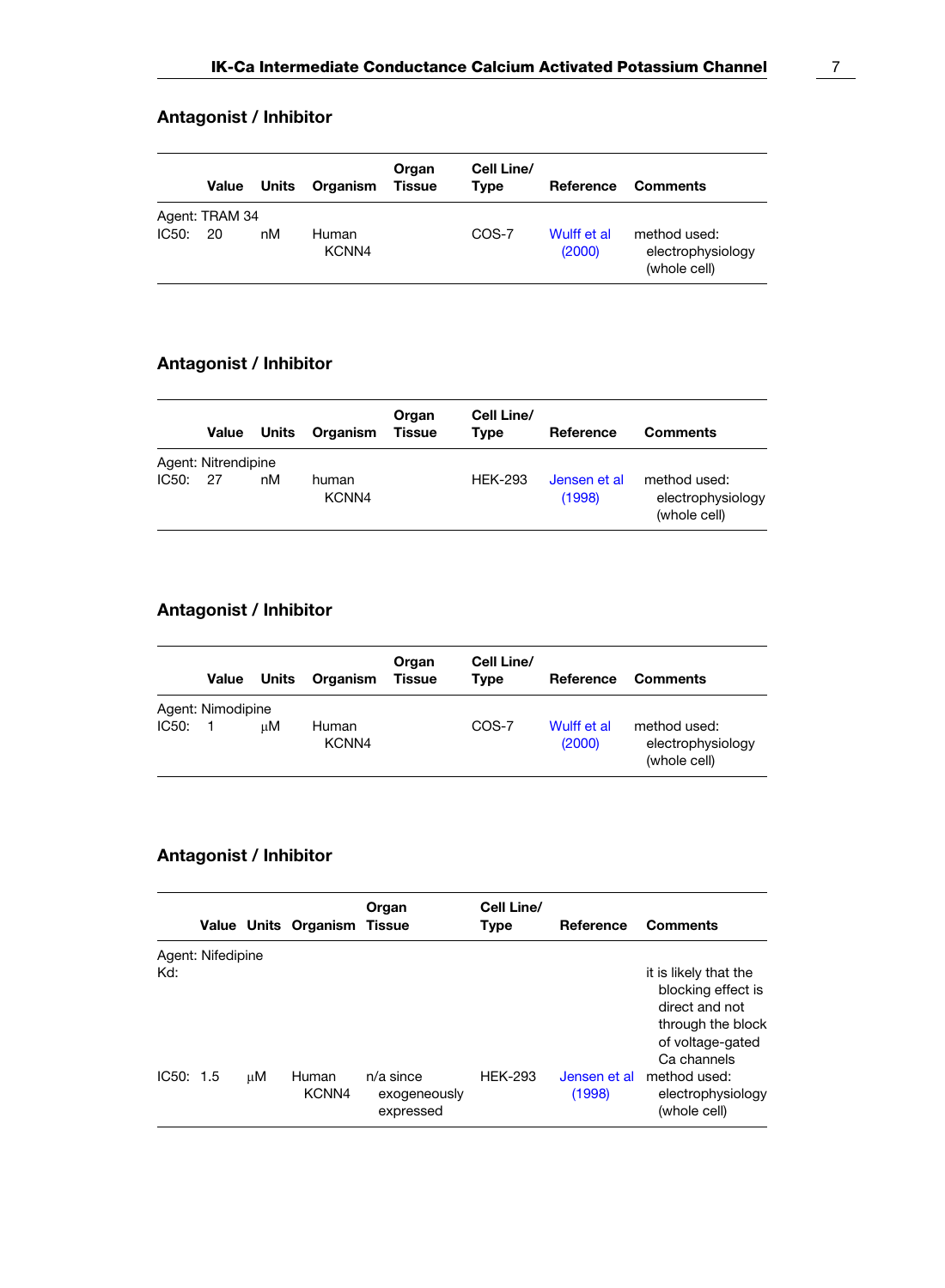#### Antagonist / Inhibitor

|          |                 |    | Value Units Organism Tissue | Organ | Cell Line/<br>Tvpe | Reference              | <b>Comments</b>                                   |
|----------|-----------------|----|-----------------------------|-------|--------------------|------------------------|---------------------------------------------------|
| IC50: 79 | Agent: Cetiedil | nM | Human<br>KCNN4              |       | <b>HEK-293</b>     | Jensen et al<br>(1998) | method used:<br>electrophysiology<br>(whole cell) |

#### Antagonist / Inhibitor

|       |                           |    | Value Units Organism | Organ<br><b>Tissue</b> | Cell Line/<br><b>Type</b> | Reference                | <b>Comments</b>                                   |
|-------|---------------------------|----|----------------------|------------------------|---------------------------|--------------------------|---------------------------------------------------|
|       | Agent: Tetraethylammonium |    |                      |                        |                           |                          |                                                   |
| IC50: | -40                       | mM | Human                | T cells                |                           | Grissmer et al<br>(1993) | method used:<br>electrophysiology<br>(whole cell) |

### Journal Citations

- Alvarez, J., Montero, M., Garcia-Sancho, J., 1992. High affinity inhibition of Ca(2+)-dependent K<sup>+</sup> channels by cytochrome P-450 inhibitors. J. Biol. Chem., 267, 11789–11793.
- Castle, N., Creech, C., Sabatier, J-M., 2001. Maurotoxin a potent inhibitor of the intermediate conductance calcium-activated potassium channel IK1. Biophys. J., 80, 205a.
- Devor, D.C., Singh, A.K., Frizzell, R.A., Bridges, R.J., 1996. Modulation of Cl-secretion by benzimidazolones. I. Direct activation of a Ca(2+)-dependent K+ channel. Am. J. Physiol., 271, 775–L784.
- Fanger, C.M., Ghanshani, S., Logsdon, N.J., Rauer, H., Kalman, K., Zhou, J., Beckingham, K., Chandy, K. G., Cahalan, M.D., Aiyar, J., 1999. Calmodulin mediates calcium-dependent activation of the intermediate conductance K<sub>Ca</sub> channel, IKCa1. J. Biol. Chem., 274, 5746-5754.
- Gardos, G., 1958. The function of calcium in the potassium permeability of human erythrocytes. Biochim. Biophys. Acta, 30, 653–654.
- Grissmer, S., Nguyen, A.N., Cahalan, M.D., 1993. Calcium-activated potassium channels in resting and activated human T lymphocytes. J. Gen. Physiol., 102, 601–630.
- Ishii, T.M., Silca, C., Hirschberg, B., Bond, C.T., Adelman, J.P., Maylie, J., 1997. A human intermediate conductance calcium-activated potassium channel. PNAS, 94, 11651–11656.
- Jensen, B.S., Stroebaek, D., Christophersen, P., Joergensen, T.D., Hansen, C., Silahtaroglu, A., Olesen, S-P., 1998. Characterization of the cloned human intermediate-conductance Ca2+-activated K+ channel. Am. J. Physiol., 275, 848–C856.
- Jensen, B.S., Stroebaek, D., Olesen, S-P., Christophersen, P., 2001. The Ca2+-activated K+ channel of intermediate conductance: A molecular target for novel treatments? Current Drug Targets, 2, 401–422.
- Joiner, W.J., Wang, L-Y., Tang, M.D., Kaczmarek, L.K., 1997. hSK4, a member of a novel subfamily of calcium-activated potassium channels. PNAS, 94, 11013–11018.
- Logsdon, N.J., Kang, J., Togo, J.A., Christia, E.P., Aiyar, J., 1997. A novel Gene, hKCa4, encodes the calcium-activated potassium channel in human T lymphocytes. J. Biol. Chem., 272, 32723–32726.
- Singh, A.K., Devor, D.C., Gerlach, A.C., Gondor, M., Pilewski, J.M., Bridges, R.J., 2000. Stimulation of Cl(-) secretion by chlorzoxazone. J. Pharmacol. Exp. Ther., 292, 778-787.
- Singh, S., Syme, C.A., Singh, A.K., Devor, D.C., Bridges, R.J., 2001. Benzimidazolone activators of chloride secretion: potential therapeutics for cystic fibrosis and chronic obstructive pulmonary disease. J. Pharmacol. Exp. Ther., 296, 600–611.
- Vandorpe, D.H., Shmukler, B.E., Jiang, L., Lim, B., Maylie, J., Adelman, J.P., de Franceschi, L., Cappellini, M.D., Brugnara, C., Alper, S.L., 1998. cDNA cloning and functional characterization of the mouse Ca<sup>2+</sup>gated K<sup>+</sup> channel, mIK1. J. Biol. Chem., 273, 21542–21553.
- Warth, R., Hamm, K., Bleich, M., Kunzelmann, K., 1999. Molecular and functional characterization of the small Ca<sup>2+</sup>-activated K<sup>+</sup> channel (rSK4) of colonic crypts. Pflugers Arch., 438, 437-444.

<span id="page-7-0"></span>